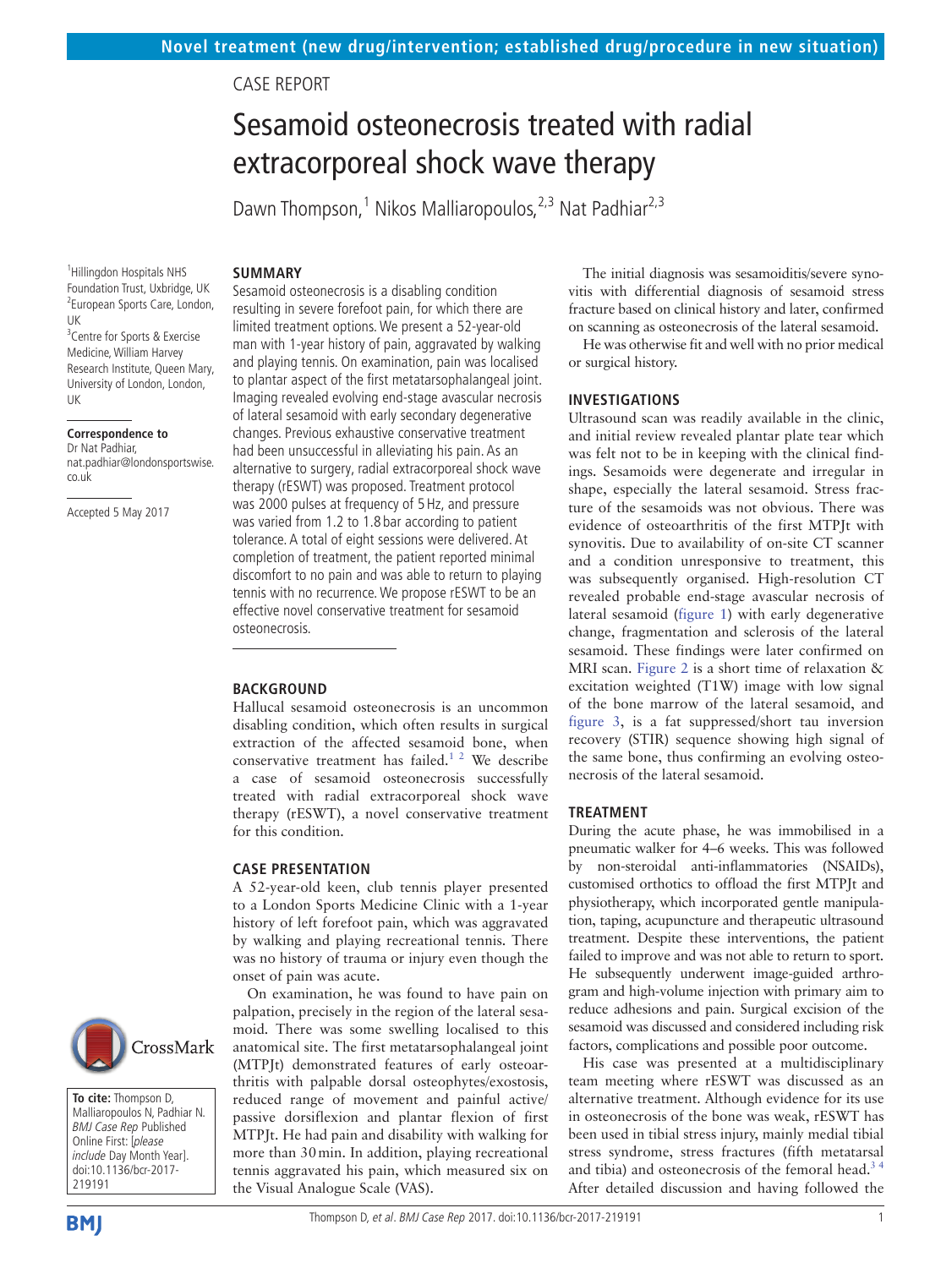

**Figure 1** High-resolution CT of axial view of the foot.

<span id="page-1-0"></span>process of informed consent, the patient agreed to a trial of rESWT as an alternative to surgery.

The EMS Swiss DolorClast device was used. The patient received an individualised protocol based on severity of symptoms, tolerance of the procedure and response to treatment. The pressure was set according to pain tolerance. Treatment was considered complete once VAS was less than or equal to 2 and the patient reported marked improvement in symptoms with activity. There is no definitive prescription for rESWT for various musculoskeletal conditions but evidence is emerging for individualised protocols for conditions treated with  $rESWT<sup>5</sup>$ 

In total, eight sessions of rESWT were administered, at a frequency of 5Hz, 2000 pulses per session and pressure of 1.2–1.8 according to patient's ability to tolerate.

<span id="page-1-1"></span>

**Figure 2** Short time of relaxation & excitation weighted (T1W) MRI sequence of the axial view of the foot.



**Figure 3** Short tau inversion recovery (STIR) MRI sequence of axial view of the foot.

## <span id="page-1-2"></span>**Outcome and follow-up**

During early treatment sessions, there was little or no change in pain reported; however, by the sixth session, the patient reported noticeable reduction in pain with activity. The patient was able to complete treatment with no reported side effects. Following completion of rESWT, VAS was reported as 2. The patient underwent a 12-week sport-specific rehabilitation programme and he returned to preinjury level of playing tennis, 6 weeks after completing rESWT treatment. At 1-year follow-up, VAS was 0. The patient remains pain-free and continues to play tennis.

#### **Discussion**

The first MTPJt plays a key role in normal gait by allowing for forward propulsion during the toe off phase.<sup>[7](#page-2-3)</sup> An important component of this joint are the sesamoid bones—two small accessory bones located within the tendons of flexor hallucis brevis, one medially and one laterally.<sup>8</sup> The sesamoids are able to improve function of the first metatarsal by acting to protect the tendon, stabilise the joint during propulsion and absorb weight bearing. Due to its increased role in weight bearing, the tibial (or medial) sesamoid bone is more prone to developing pathology.<sup>[8](#page-2-4)</sup> It was unusual that in this patient, the affected sesamoid was the lateral side; however, this is not unique and either bone can be affected.

A number of conditions can cause pain in the forefoot including those affecting the hallucal sesamoid bone, making a diagnosis for patients presenting with pain and tenderness in this region challenging. Differentials include but are not limited to infection, bursitis, inflammatory conditions, stress or traumatic fracture, osteoarthritis, subluxation or dislocation of the sesamoids, sprain of a bipartite sesamoid, sesamoiditis and osteonecrosis.

Sesamoid osteonecrosis is a condition first described in 1924 by Axel Reander.<sup>[9](#page-2-5)</sup> Despite this, it is relatively uncommon with descriptions in the literature mostly confined to case reports or small case series. $1<sup>2</sup>$  The condition typically affects young adult females who present with plantar pain during the toe-off phase of gait. Often patients will be seen to supinate the foot during walking to relieve symptoms. Examination reveals point tenderness over the head of the first metatarsal, which is worse on forced dorsiflexion.<sup>12</sup> In the early stages, the condition is rarely painful but later progresses to disabling pain which can be career ending in the professional athlete.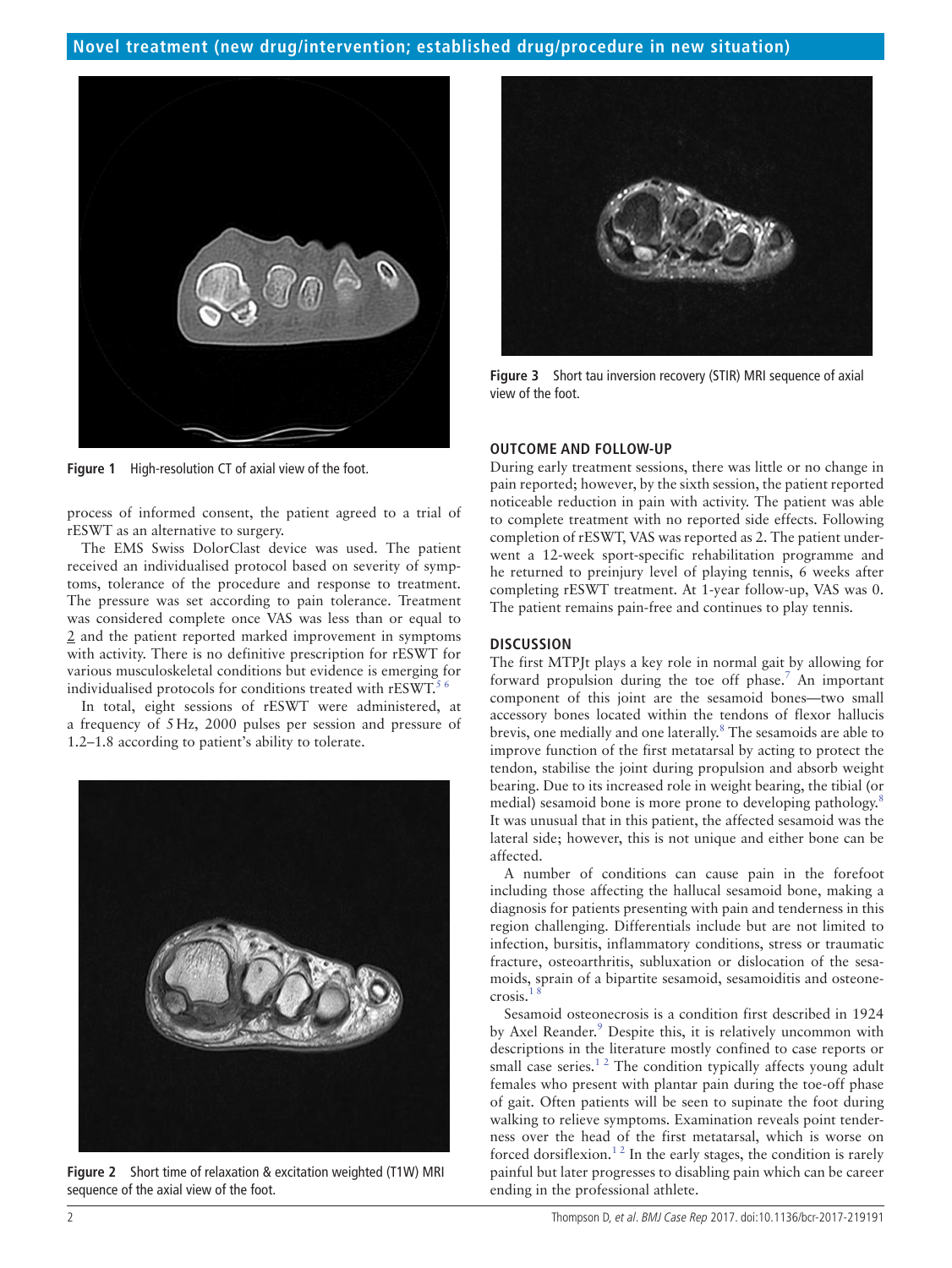# **Novel treatment (new drug/intervention; established drug/procedure in new situation)**

The aetiology is unclear and it is often not suspected at the initial presentation, as there is rarely a history of trauma or injury, even though the presentation is often of acute onset. However, the condition is more commonly seen in sports such as dance and athletics where there is repeated trauma to the joint. The sesamoid bones have a tenuous circulation and it is thought that chronic microtrauma over time may cause disruption of blood flow.<sup>[1](#page-2-0)</sup> The resulting oxygen depletion results in ischaemia and cell death ultimately leading to osteonecrosis.<sup>2</sup> This theory would in part explain why the condition is more common in females who have a higher incidence of single vessel supply to the hallucal sesamoids, compared with men. Additionally, hind foot alignment disorders such as pes valgus and pes cavus have also been named as risk factors for development of sesamoid osteonecrosis.

History and examination is an important component of diagnosis; however, due to the significant overlap in pathologies, imaging is a useful tool in differentiating causes of pain in this region.<sup>8</sup> Radiograph and isotope bone scanning have been used to diagnose osteonecrosis but MRI is now overtaking these as the preferred imaging modality due to its high sensitivity in this area.[8 10](#page-2-4) In the case of osteonecrosis, signal abnormalities can be seen in the first few days of pathology, with T1-weighted and T2-weighted sequences showing low signal. On T1 sequences, evidence of fibrosis can be seen as fat and haematopoetic tissue is replaced[.11](#page-3-0) It has been suggested that due to high sensitivity and early signal changes, a normal T1 bone marrow signal can rule out osteonecrosis.<sup>[1](#page-2-0)</sup>

Treatment strategies to date are limited with the main stay of treatment involving the elimination of weight bearing via activity modification, orthotics and splinting.<sup>1 12</sup> Physiotherapy (taping, manipulation, therapeutic ultrasound and acupuncture) and NSAIDs also play a role in reducing pain. Conservative treatment is typically trialled for a period of 6 months after which surgical extraction is often recommended in refractory cases.<sup>[2](#page-2-6)</sup> Excision involves partial or total sesamoidectomy with removal of the necrotic area. Reports exist of postsurgical pain in the contralateral sesamoid and patients may develop hallux valgus or varus dependant on sesamoid removed.<sup>[2](#page-2-6)</sup>

Extracorporeal shock wave therapy (ESWT) is an increasingly popular treatment for a range of musculoskeletal conditions such as patella tendinopathy, plantar fasciitis, trigger finger and calcific shoulder tendinopathy.<sup>[5 6 13](#page-2-2)</sup> Studies exist for the use of ESWT in osteonecrosis of other areas, such as the hip as an alternative to surgery. $14$ 

Valchanou and Michailov were the first to use ESWT to treat musculoskeletal conditions in  $1991$ <sup>[15](#page-3-2)</sup> They applied a high-energy ESWT to treat delayed union or non-union of long bone fractures in humans.<sup>[15](#page-3-2)</sup> Radiological examination showed that shock waves can break up the sclerotic bone ends and produce numerous small detached or partly attached fragments of bone. This stimulates osteogenesis and speeds up the union of the fracture, in addition to promoting bone healing.<sup>[16](#page-3-3)</sup>

The biological mechanisms by which rESWT induces therapeutic effects on pathological tissue are not completely elucidated, although it is suggested that shock waves may facilitate the healing process through the disruption of avascular, damaged tissues, stimulation of growth factor release, stem cell recruitment and neovascularisation.[17 18](#page-3-4) rESWT has been shown to have few side effects and given its success in hip osteonecrosis, in our patient who had already exhausted conventional non-surgical treatment, decision was made to trial rESWT as an alternative to proceeding to surgery.<sup>[19](#page-3-5)</sup>

This case showed positive results with the use of rESWT in sesamoid osteonecrosis. Literature is deplete for use of shock wave therapy in osteonecrosis of the sesamoid bone. A study by Saxena *et al*<sup>20</sup> was a pilot study using radial shock wave therapy in 10 patients with sesamoid pathology, of which one patient had avascular necrosis. However, response to treatment was not reported according to disease pathology and, therefore, it is difficult to assess the individual response in the patient with osteonecrosis.

We propose that rESWT is a good non-surgical option for treatment of this disabling condition, where other conservative treatments have failed and as an alternative to surgery. Longer follow-up and additional trials are needed to ensure reproducibility and lack of recurrence.

## **Learning points**

- ► Sesamoid osteonecrosis of the first metatarsal is a relatively uncommon but disabling cause of forefoot pain.
- ► Treatment options to date are limited and often result in surgery.
- ► We present a patient who was successfully treated with radial extracorporeal shock wave therapy and was able to return to premorbid activity levels.
- ► Shock wave therapy should be considered in those patients who have failed other conservative measures as an alternative to surgery.

**Contributors** All authors made a significant contribution to the writing of the submitted paper and approved the final version. DT was responsible for literature review and write-up of the case report in question, including preparing the report for submission. Both NM and NP were involved in patient investigation, diagnosis and treatment. They provided the patient images and assisted in writing up the case report. In addition, NM provided important patient information and case history. NP assisted in literature review and description of the more technical aspects of the report.

**Competing interests** None declared.

**Patient consent** Obtained.

**Provenance and peer review** Not commissioned; externally peer reviewed.

© BMJ Publishing Group Ltd (unless otherwise stated in the text of the article) 2017. All rights reserved. No commercial use is permitted unless otherwise expressly granted.

#### **References**

- <span id="page-2-0"></span>1 Toussirot E, Jeunet L, Michel F, et al. Avascular necrosis of the hallucal sesamoids update with reference to two case-reports. [Joint Bone Spine](http://dx.doi.org/10.1016/S1297-319X(03)00061-7) 2003;70:307-9.
- <span id="page-2-6"></span>2 Barral CM, Félix AM, Magalhães LN, et al. The bone scintigraphy as a complementary exam in the diagnosis of the avascular necrosis of the sesamoid. [Rev Bras Ortop](http://dx.doi.org/10.1016/S2255-4971(15)30093-8) 2012;47:241–5.
- <span id="page-2-1"></span>Moen MH, Rayer S, Schipper M, et al. Shockwave treatment for medial tibial stress syndrome in athletes; a prospective controlled study. [Br J Sports Med](http://dx.doi.org/10.1136/bjsm.2010.081992) 2012;46:253–7.
- 4 Moretti B, Notarnicola A, Garofalo R, et al. Shock waves in the treatment of stress fractures. [Ultrasound Med Biol](http://dx.doi.org/10.1016/j.ultrasmedbio.2008.12.002) 2009;35:1042–9.
- <span id="page-2-2"></span>5 Malliaropoulos N, Crate G, Meke M, et al. Success and recurrence rate after radial extracorporeal shock wave therapy for Plantar fasciopathy: A retrospective study. [Biomed Res Int](http://dx.doi.org/10.1155/2016/9415827) 2016;2016:1–8.
- 6 Malliaropoulos N, Jury R, Pyne D, et al. Radial extracorporeal shockwave therapy for the treatment of finger tenosynovitis (trigger digit). [Open Access J Sports Med](http://dx.doi.org/10.2147/OAJSM.S108126) 2016;7:143–51.
- <span id="page-2-3"></span>Stewart S, Dalbeth N, Vandal AC, et al. The first metatarsophalangeal joint in gout: a systematic review and meta-analysis. [BMC Musculoskelet Disord](http://dx.doi.org/10.1186/s12891-016-0919-9) 2016;17:69.
- <span id="page-2-4"></span>8 Sims AL, Kurup HV. Painful sesamoid of the great toe. [World J Orthop](http://dx.doi.org/10.5312/wjo.v5.i2.146) 2014;5:146–50.
- <span id="page-2-5"></span>9 Renander A. Two cases of typical osteochondropathy of the medial sesamoid bone of the First Metatarsal. [Acta radiol](http://dx.doi.org/10.3109/00016922409138053) 1924;3:521-7.
- 10 Kulemann V, Mayerhoefer M, Trnka HJ, et al. Abnormal findings in hallucal sesamoids on MR imaging – associated with different pathologies of the forefoot? an observational study. [Eur J Radiol](http://dx.doi.org/10.1016/j.ejrad.2009.01.040) 2010;74:226–30.